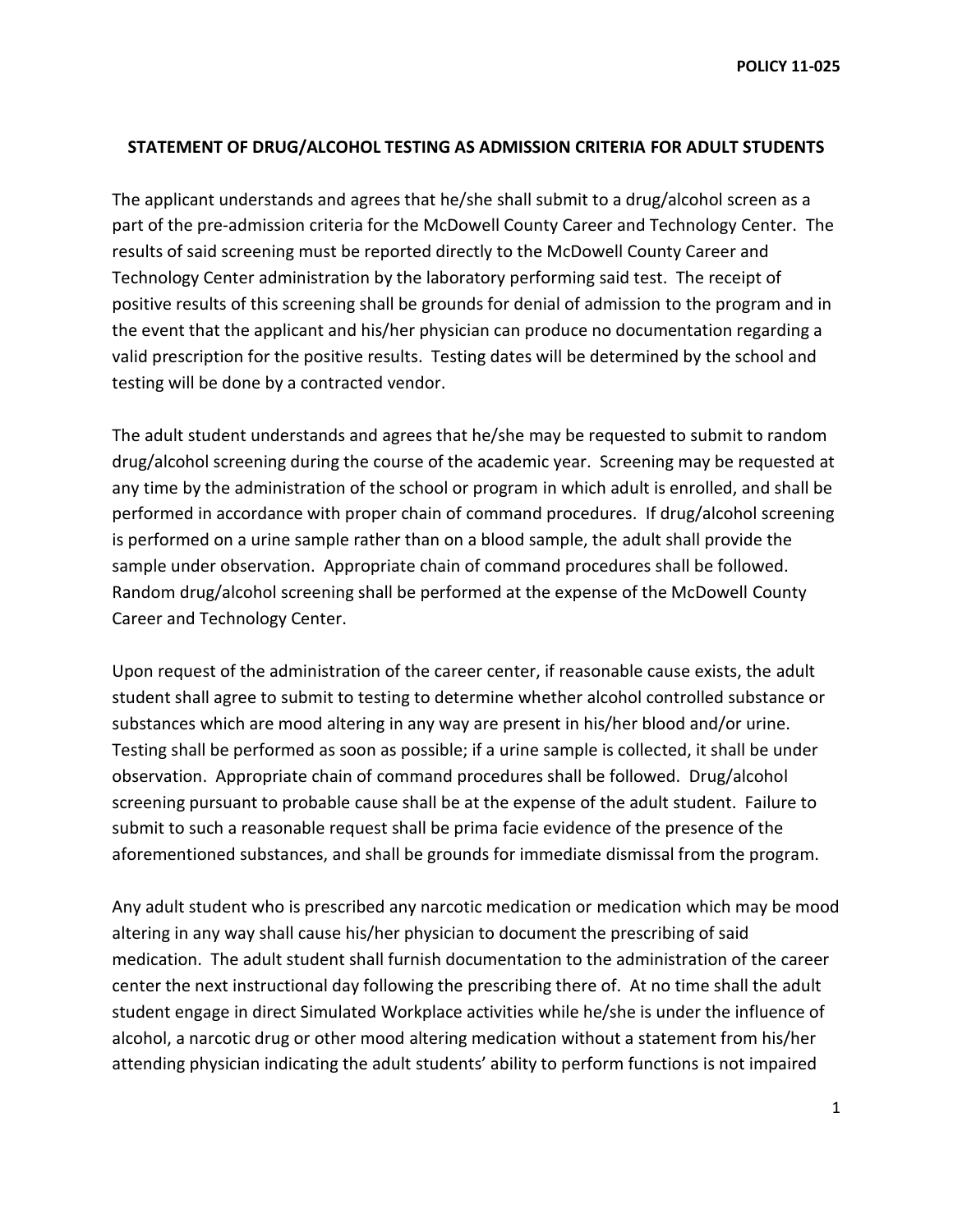**POLICY 11-025**

and following evaluation by the faculty or his/her designee to determine the adult student's functional ability.

Any adult student who utilizes a non-prescription substance which may contain alcohol, cause drowsiness, or in any way impair the ability to perform simulated workplace functions shall inform the faculty/administration on any instructional day on which the substance is utilized, and prior to the student's submission to any drug/alcohol screen which may be requested in accordance with the above policies. At no time shall the adult student engage in simulated workplace activities if the ability to perform these functions is impaired as determined by the administration following the use of a non-prescription substance.

Any student on Methadone (or equivalent) maintenance shall agree to drug/alcohol screening at their expense. Any drug screening on these individuals, whether at the time of admission or after enrollment in a program, shall specifically test for Methadone (or equivalent) and differentiate any positive results for opiates and other substances. Further, these individuals must cause their treating physician to submit a written statement to the Faculty/Administration on a monthly basis verifying their compliance with treatment and ability to function safely as an adult student. Any individual on Methadone maintenance will cause results of any drug screening conducted by the individual's treating physician to be copied to the administration. Any evidence of non-compliance with treatment and/or any drug screen which is positive for any substance other than Methadone for which the individual has no valid prescriptions and has not declared prior to the drug screen shall be grounds for immediate dismissal from the program.

Upon request of administration of McDowell County Schools, if reasonable cause exists, the adult student shall agree to submit to testing to determine whether any controlled substances or substances which are mood altering in any way are present in his/her blood and/or urine. Said testing shall be performed as soon as possible following proper chain of custody procedures. **Testing pursuant to probable cause shall be at the expense of the student. Failure to submit to such a reasonable request** shall be prima facie evidence of the presence of the aforementioned substances, and **shall be grounds for immediate dismissal from the program.**

Any student who is prescribed any narcotic medication or medication which may be mood altering in any way shall cause his/her physician to document the prescribing of said medication. The student shall furnish said documentation to administration of the McDowell County Career and Technology Center the next instructional day following the prescribing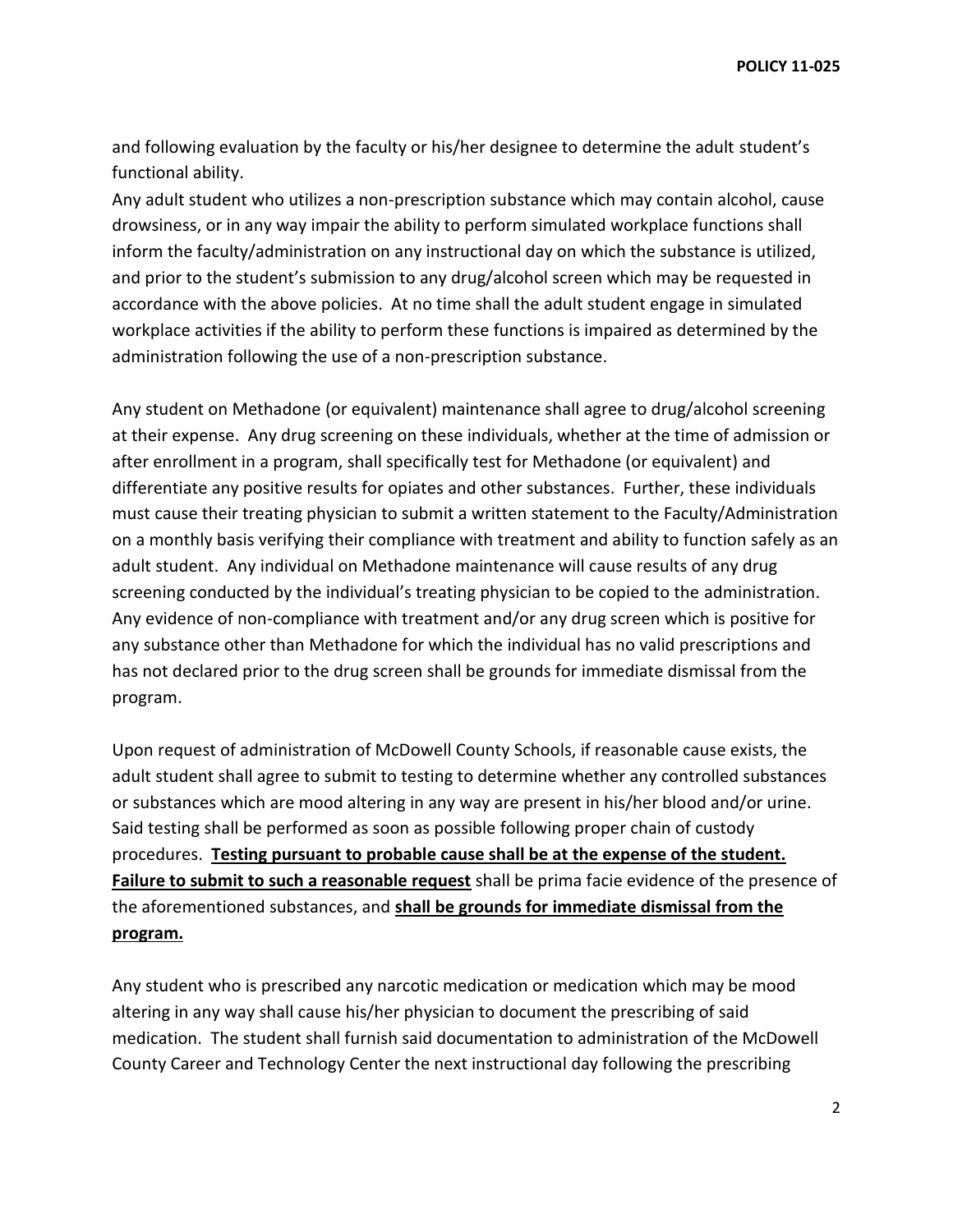thereof. **Failure to submit the information is grounds for immediate dismissal.** At no time shall the student engage in simulated workplace while he/she is under the influence of a narcotic or otherwise mood altering medication.